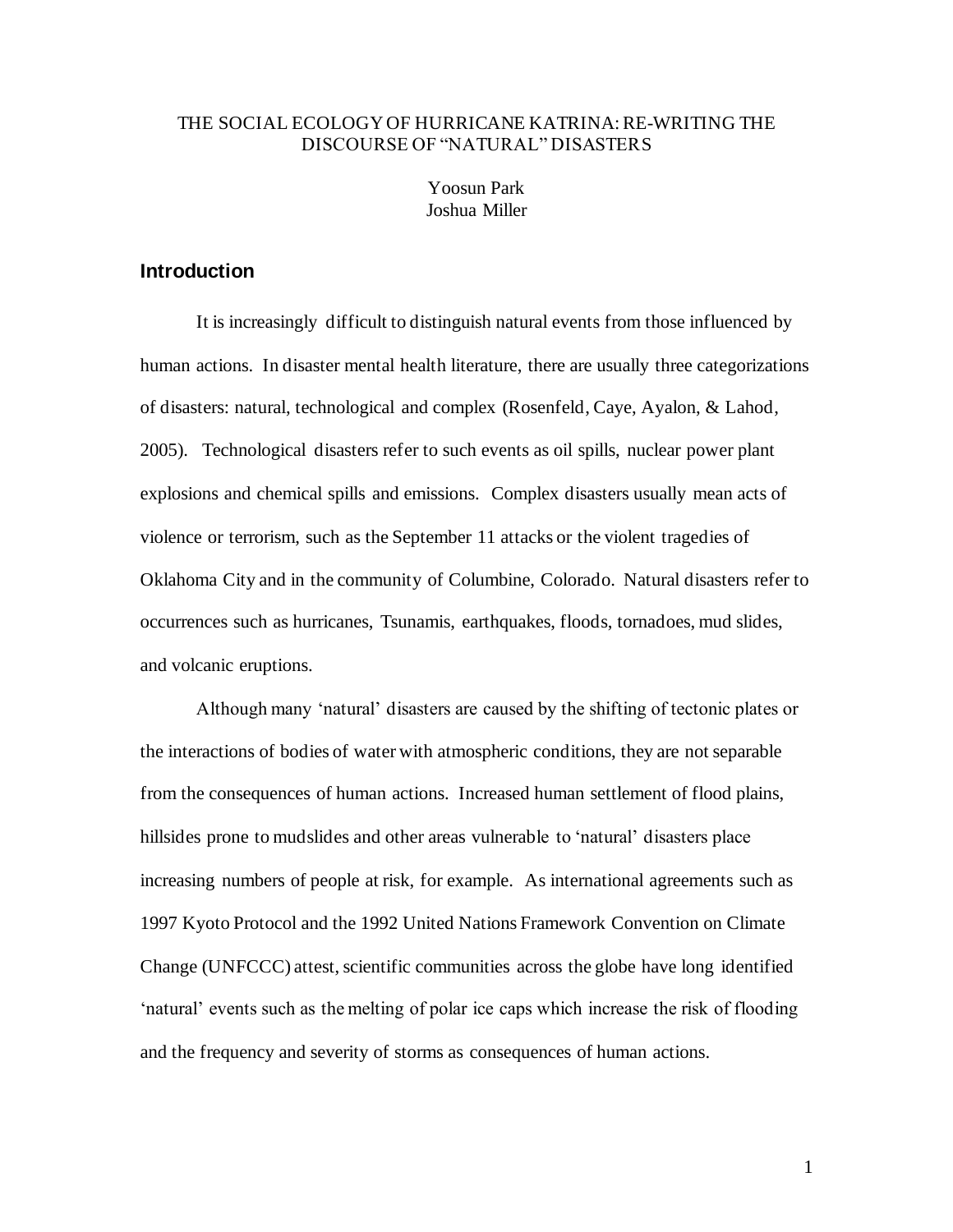Furthermore, researchers in various fields including public health, economics, geography, and environmental sciences have established that the risk factors are not random. The ongoing environmental risks for poor people and people of color are consistently higher than for white people and those who are economically privileged (Faber & Krieg, 2001; NAS, 2002; Quintero-Somaini, 2004). The socially disadvantaged are more likely to live near chemical plants, landfills, and other contaminated lands. There is a greater likelihood that they will be living in more vulnerable, substandard dwellings served by older, less well maintained infrastructures (e.g. roads, sewers). They are more prone to be living in overcrowded, environmentally risky areas. Much of public housing, built during the 1950s and 1960s, tends to cluster in areas that are along major transportation routes, reclaimed land or adjacent to industrial facilities (Cutter, 2005). The effects of disasters on those living in such already compromised environments are predictably worse; the most disadvantaged members of the most disadvantaged communities suffer the greatest losses when disaster strikes (Kaniasty & Norris, 1999).

Hurricane Katrina was, according to President Bush, "one of the worst natural disasters in our nation's history" (CNN, 2005). But given the facts outlined above, the devastations of Katrina cannot be properly understood as the results of a force of nature of human manufacture. The tally of damage and destruction suffered by the Gulf Coast in the wake of the hurricane was indeed profound. More than 1000 lives were lost; homes and property were destroyed. Included in the debris of vanished businesses, jobs and obliterated communities and neighborhoods were the remnants of scattered families and shattered lives. But the damages incurred were not randomly distributed. The level of devastation and the predicted likelihood of recovery of neighborhoods and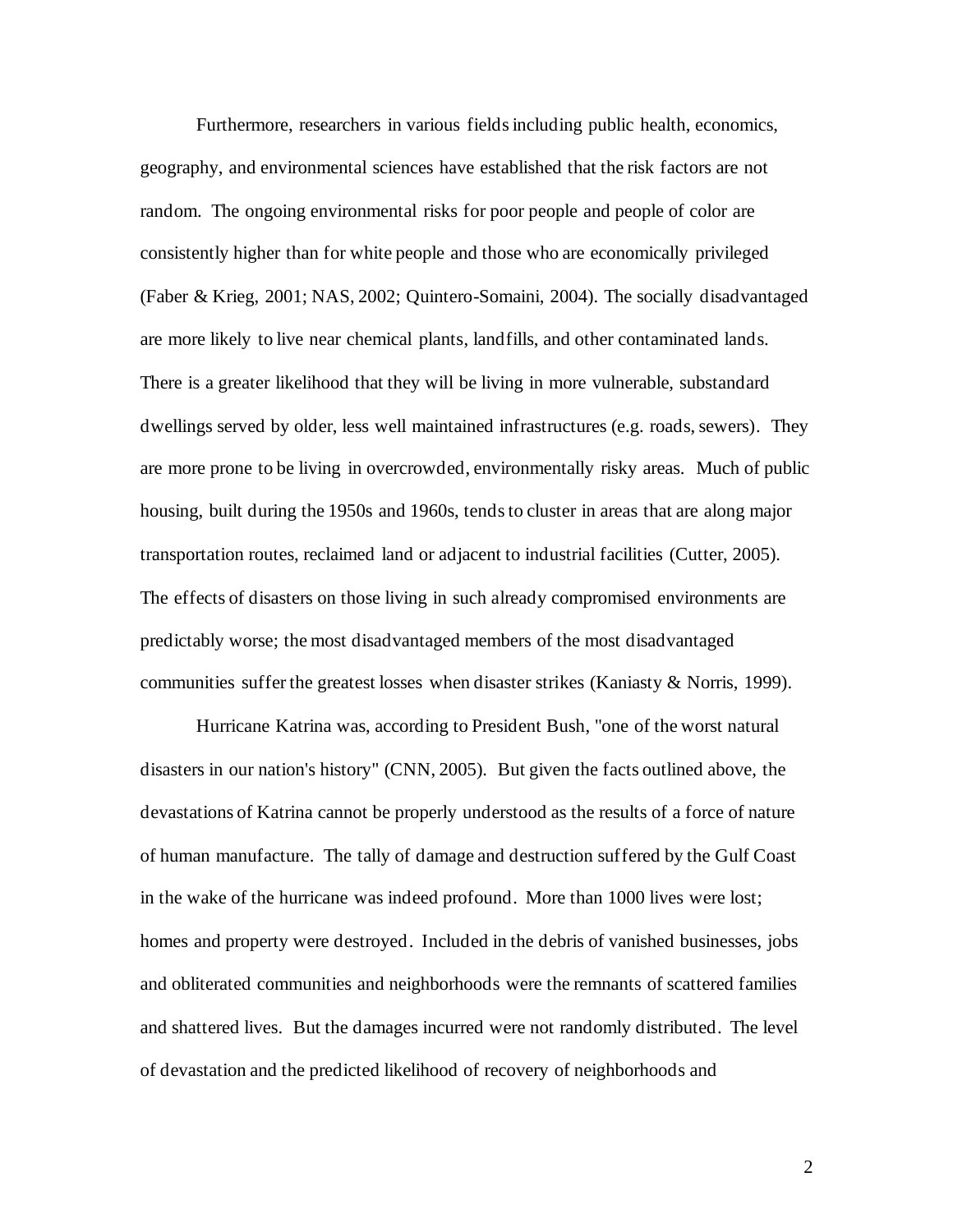communities corresponded with the amount of political and socio-economic capital held by neighborhoods and communities prior to the hurricane. Why does then, the discourse of "natural disaster" persist? What are the consequences of constructing Katrina as a "natural" rather than a manufactured disaster? What material consequences ensue from such a construction and whom does such a construction benefit?

We analyze in this paper the significance of this discourse of "natural disasters" through the framework of social ecology, "a coherent radical critique of current social, political, and anti-ecological trends" as well as "a reconstructive, ecological, communitarian, and ethical approach to society," a radical view of [ecology](http://en.wikipedia.org/wiki/Ecology) and of social/political systems originally associated with the work of Murray Bookchin (Vanek, 2000)}. Since its development in the 1960's, the concept of social ecology has been used in various fields outside of environmental ecology as a frame through which to highlight "the dynamic relations between people and their surroundings" (Stokols, 2000). We use the term here to indicate our view that a complex interaction of factors constitutes the unique set of circumstances which shape the effects of a particular disaster. The social ecology of model contests, in this sense, the neutralist discourse of "natural disasters" by underscoring the numerous interdependent *social* forces which shape the context in which disasters occur. These forces include the political economy, which refers to the historically contingent, recursive interactions between politics and economics (Evans & Stephens, 1988), which forms the context of what is possible, probable, and actually done in anticipation of and response to natural disasters. The dynamics of racism and discrimination interact with the political economy and contribute to critical decisions,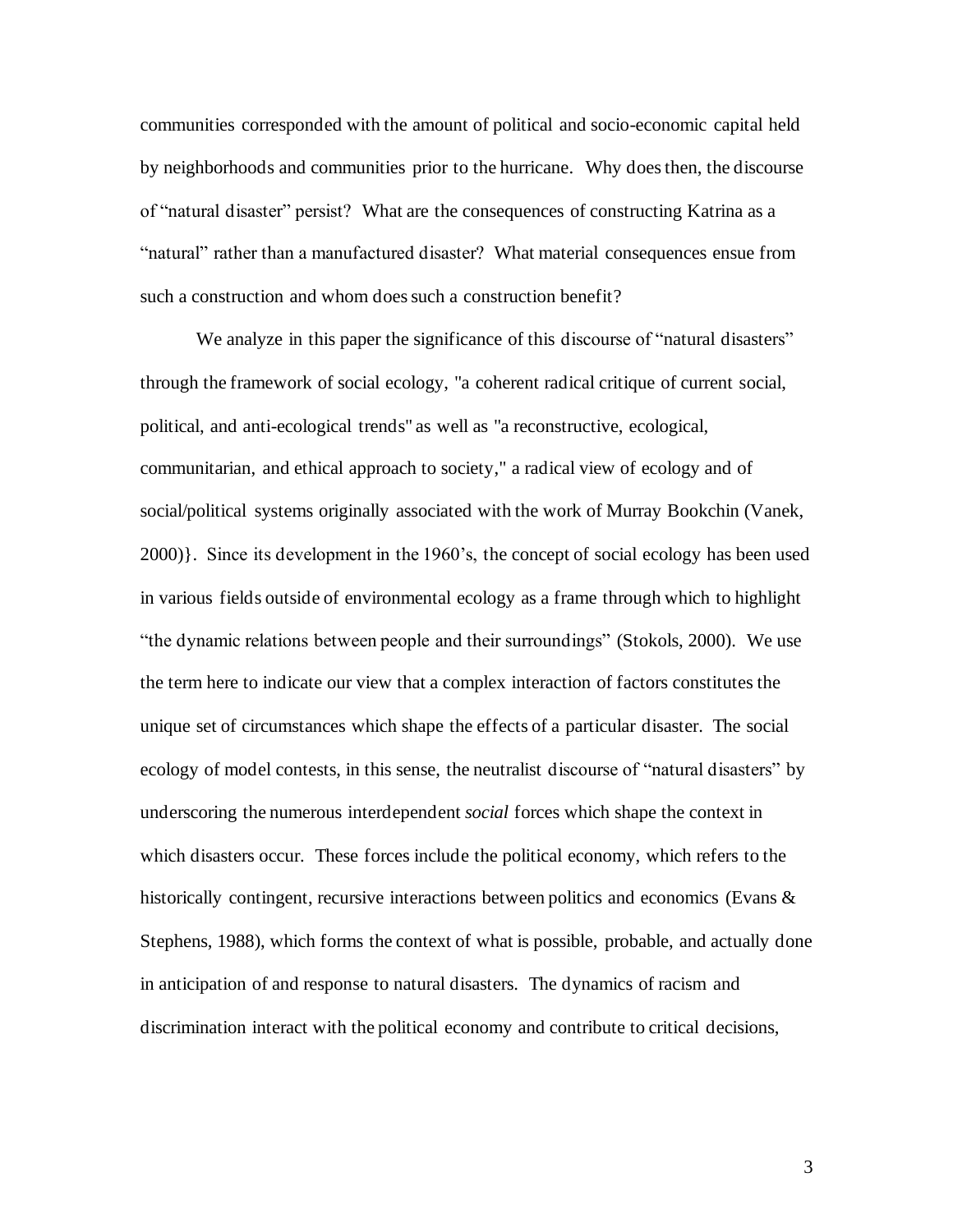which shape the social ecology of 'natural' disasters', such as where toxic chemicals are stored and whether or not levies are adequately fortified.

# **The Social Ecology of Natural Disasters – the case of Katrina**

The destruction wrought by the Hurricane Katrina was profound and multilayered. The breached levees resulted in the flooding of up to 80% of the city with water rising 25 feet in some places(Centers for Disease Control and Prevention & U.S. Environmental Protection Agency, September 17, 2005). Potable water and food were unavailable; there were no stores or restaurants at which to purchase them, and no banks or ATMs at which to obtain money to purchase goods even if they had been available. There was no electricity and no phone service with which to report such problems even if there had been any municipal services to which they could be reported. Transportation was severely curtailed and streets were covered with contaminated mud, branches, clapboards, shingles, and nails, which made even walking hazardous. Life without air conditioners in the stultifying heat posed not only discomfort but serious health risks, particularly for the elderly and infirm. Along with the loss of private property such as houses and household goods, parks, meeting spaces, civic offices, recreational facilities infrastructure of public life—were damaged, often beyond repair. Daily routines, critical for all, but particularly for children, were ruptured with no foreseeable return.

Viewed through the lens of social ecology, disasters, including those constructed as "natural" ones, occur within a context, a complex social terrain constituted through the interaction of many social forces. We know, for instance, that four of the greatest risks for suffering adverse consequences in natural disasters are overcrowding, poor infrastructure of dwellings, poor health and nutrition, and political instability (Rosenfeld,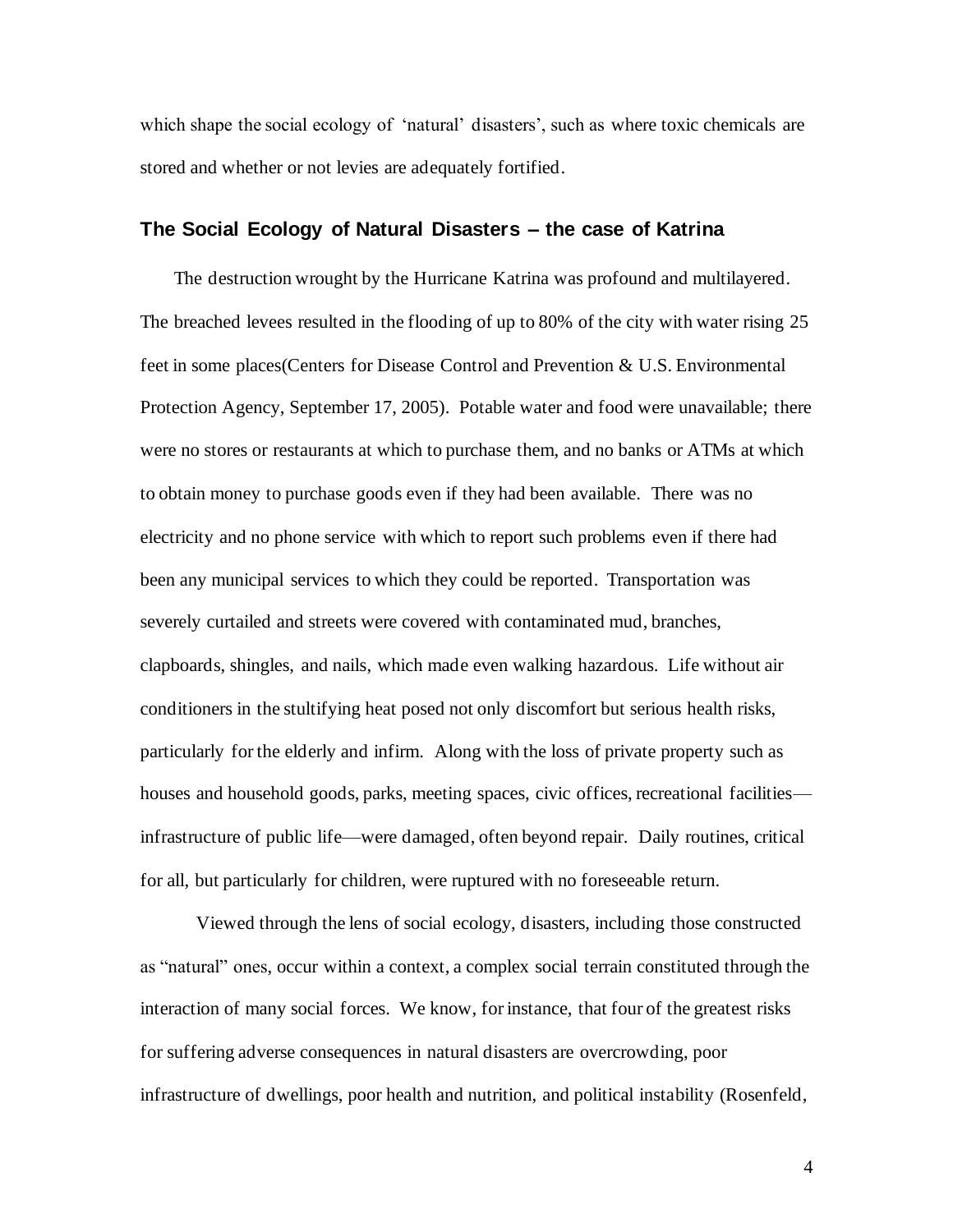Caye, Ayalon, & Lahod, 2005). To put it simply, poor populations, and particularly poor minority populations who tend, in the U.S., to be more likely to be poor than whites, are more likely than the wealthy and the privileged to suffer adverse effects of natural disasters. The effects of a "natural" disaster are not random, in other words. They cannot be conceived as isolated effects solely attributable to a "naturally" occurring phenomenon but must be understood to the effects of existing social inequalities. That "Thousands and thousands of modest houses in low-lying urban neighborhoods and others in white and black suburbs were inundated while the higher-value French Quarter and downtown remained dry" (The Brookings Institution Metropolitan Policy Program, 2005, p.1), cannot be explained simply as a fact of nature.

Furthermore, past resources influence the acquisition of future resources, and after a disaster, already socially isolated and oppressed populations find it incommensurately more difficult to recover (Kaniasty & Norris, 1999). Poor people and people of color are less likely to have savings, insurance, access to credit, friends and relatives with resources to spare, and other cushions which help people to recover from disasters (Brown et al., 2003; Shapiro, 2004). When they are relocated they are more likely to encounter prejudice, hostility, cultural insensitivity than to feel as if they are in a place where they feel comfortable, secure and valued (Wilkerson, 2005, October 9). They are also more apt to be the subjects of narratives, whether through words or pictures, which emphasize negative tendencies, exaggerate pathology, and exacerbate low morale. In other words, not only the immediate effects of a disaster, but the long term recovery possibilities from a disaster are, therefore, mediated by the socio-economic structures in which communities and individuals are emplaced prior to a disaster. "What happened to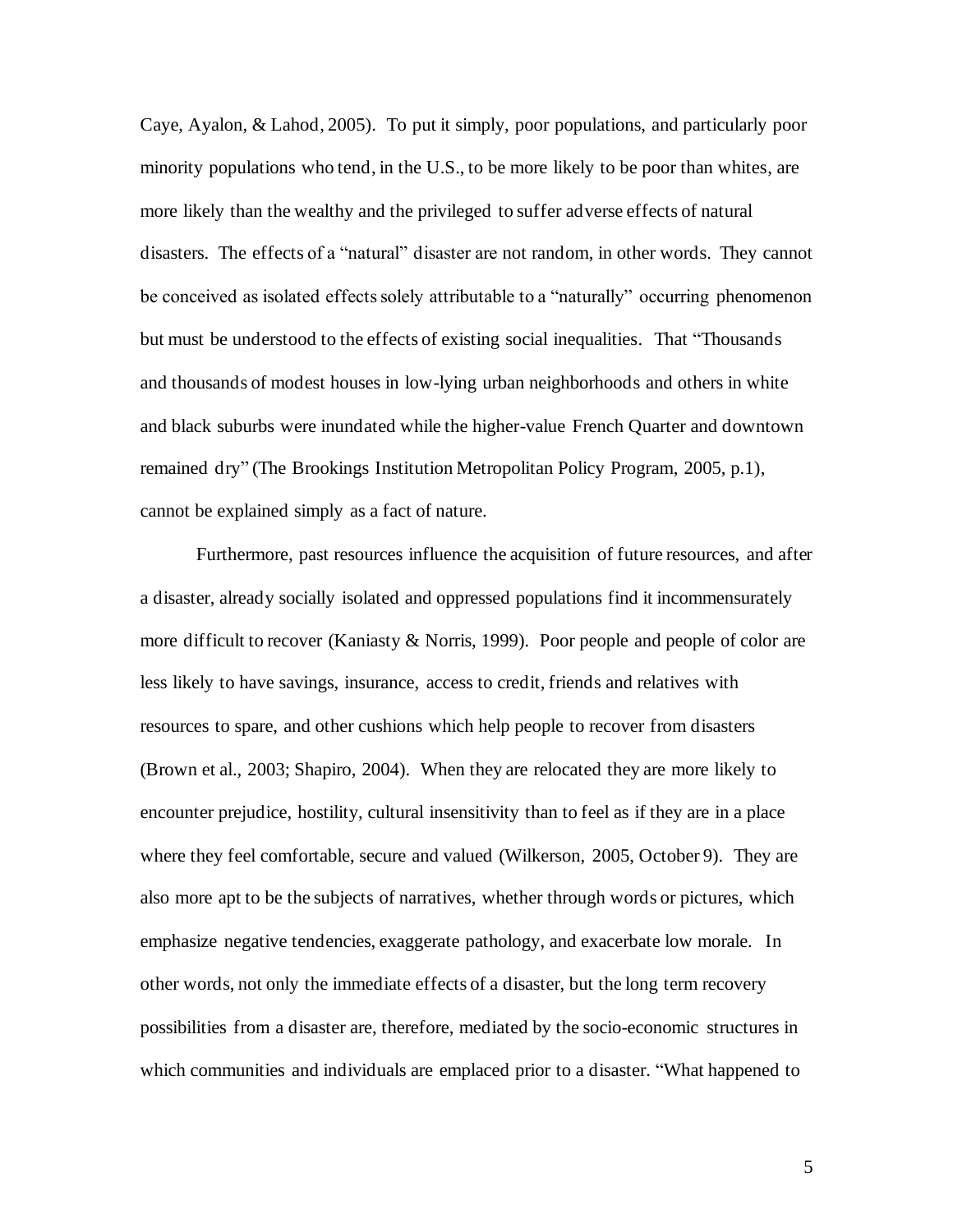greater New Orleans when Katrina struck had a lot to do with what was happening there before the disaster—that is plain." (The Brookings Institution Metropolitan Policy Program, 2005, p.20)

The specificities of Katrina's impact on New Orleans starkly illustrate these points. 67.3% of New Orleans' population (compared to 12.3% for the U.S.) prior to the hurricane were African American (The Urban Institute, 2005). Even in a markedly poor city (27.9% of the city was poor compared to 12.4 % for the U.S.), African Americans families were disproportionately poor, comprising 91.2 % of the total of poor families of all races in the city. New Orleans was a city of great disparities, a city of distinct neighborhoods highly segregated by color and income (Cose, 2005, September 19). Of its 177 census tracts there are 81 in which none of the respondents to the 2000 Census identified themselves as Non-Hispanic White. In these 81 tracts 89% identified themselves as Black. Likewise, there are 35 tracts in which none of the Census respondents identified them selves as Black. In those tracts 83% of the population listed White as their race on the Census. Forty seven percent of whites in New Orleans live in census tracts where none listed their race as "Black only" on the 2000 Census. Socioeconomic status follows these lines of segregation. Over all in New Orleans the median household income is \$27,133, for Whites it is \$40,390 and for Blacks it is \$21,485. One percent of white households and 8% of black households receive public assistance. Overall, 28% of New Orleans residents live below the poverty line. Among Whites, however, only 11% live below the poverty line while 35% of Blacks live below the poverty line. "As a result, blacks and whites were living in quite literally different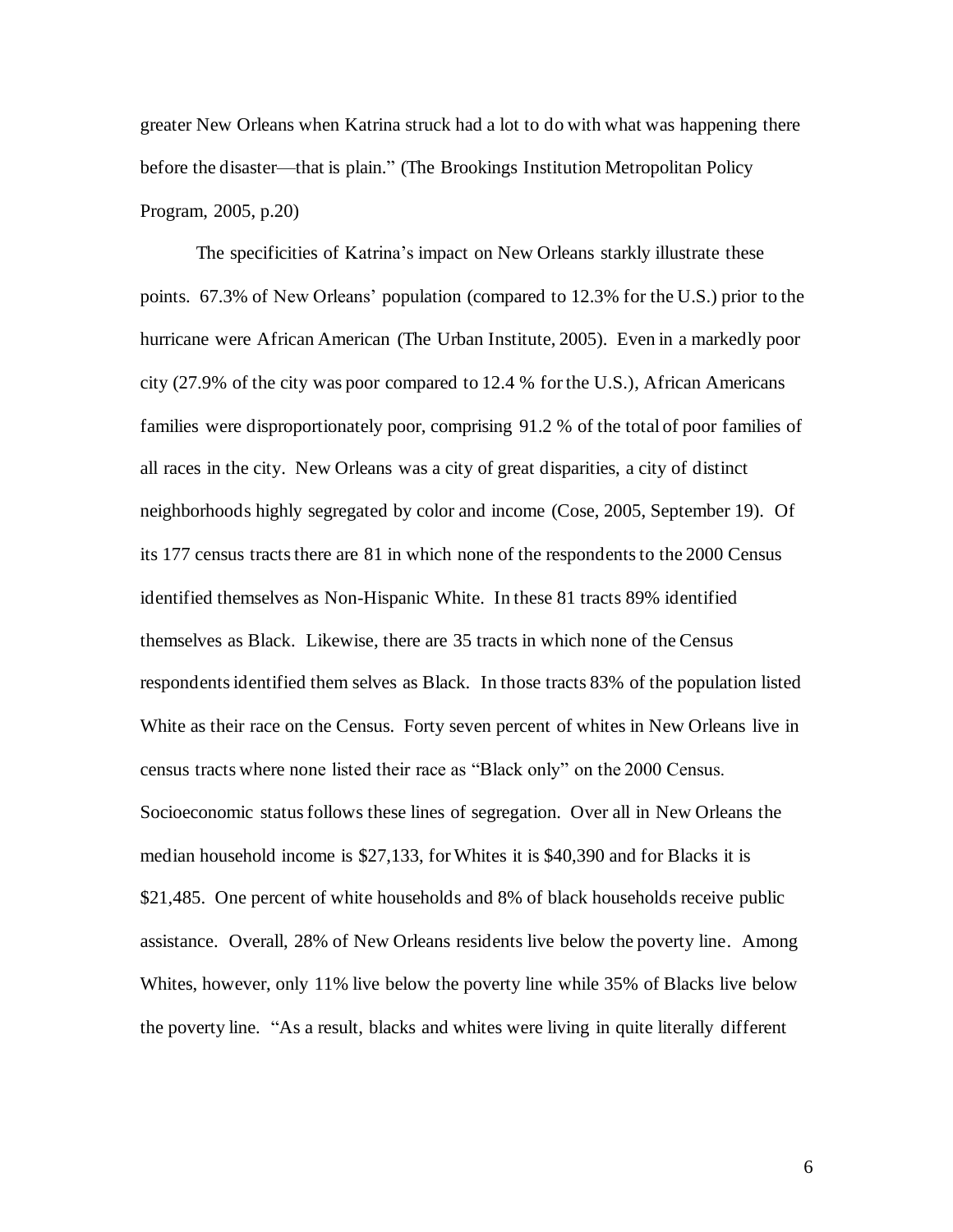worlds before the storm hit" (The Brookings Institution Metropolitan Policy Program, 2005, p. 6).

For Blacks and many other people of color, the consequences of high rates of poverty and racial segregation have been ruinous. Within the context of the U.S., the kind of political instability the disaster literature cites as a risk factor is well demonstrated by the fact that pre-Katrina New Orleans suffered a murder rate 10 times the national average (MSNBC, 2005). The New Orleans police force was plagued by corruption in the years prior to the hurricane and was accused of misconduct and brutality both during and after the storm (Foster, 2005). Given the city's staggering poverty rates coupled with the well-established facts that "Evidence of racial and ethnic disparities in healthcare is, with few exceptions, remarkably consistent across a range of illnesses and healthcare services" (The National Academy of Sciences, 2002), it is unsurprising that ill health and nutrition were evident in New Orleans. As a whole, the population of New Orleans experiences a high burden of infectious diseases. Compared to the State of Louisiana overall, New Orleans has 2.76 times the state's rate of tuberculosis cases, 1.35 times the state's rate of Syphilis cases, 1.8 times the state's rate of Gonorrhea cases and 1.96 times the state's rate of Chlamydia cases. Of the 12,090 people living with HIV/AIDS in the State of Louisiana, 4,483 of them live in New Orleans, a very high number considering that New Orleans represents about 10% of the population of the state. These statistics serve as a proxy for the overall health of the city's residents and suggest a high disease burden and poor pubic health.

The term "natural disaster" with its connotations of an event outside of human control and manufacture – in other words, outside of the realm of the political– belies the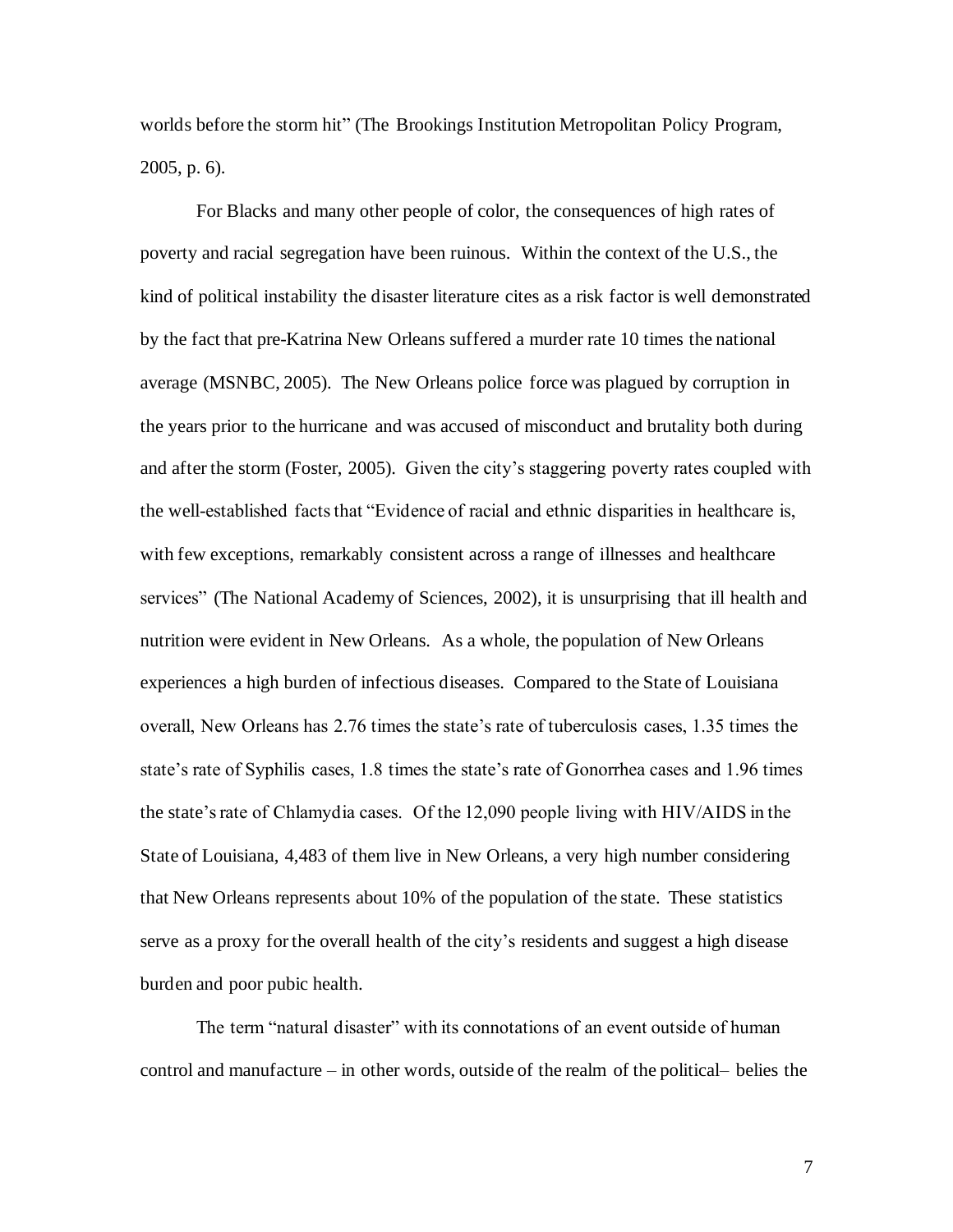social ecology of Hurricane Katrina. This observation is not meant to negate the power of nature, but rather to underscore that the ecology of the disaster encompassed much more than the fact of the hurricane itself. The areas worst affected by Katrina were those populated by poor people of color, already living under risky environmental conditions in dangerous and unstable neighborhoods.

In this regard, Katrina's impacts were not just massive, but uneven. Broad as it was, the destruction was not uniform. Black people and poor people bore the brunt of the devastation because—for the most part—they lived most often in the lower-lying, more flood-prone sections of the city, such as Mid- City or the Lower Ninth Ward. Or as the Louisiana State University geographer Craig Colten observes: "With greater means and power, the white population occupied the better-drained sections of the city, while blacks typically inhabited the swampy `rear' districts." (The Brookings Institution Metropolitan Policy Program, 2005, p.13)

In New Orleans, "hydrology and topography have long intersected with race, class, and sociology" (The Brookings Institution Metropolitan Policy Program, 2005, p.13). The levees that broke were obviously of human manufacture but more importantly, the web of decision making involved in their lack of fortification, despite repeated warnings from various sources, were political judgments made with the foreknowledge of which neighborhoods and which communities would suffer most from such decisions. It represented "a malign intersection of weather and water with a man-made social and racial topography that had been created over decades"(The Brookings Institution Metropolitan Policy Program, 2005, p.20).

The evacuation plans instituted prior to the hurricane, a plan constructed upon the assumptions of a particular normative lifestyle, called for a mass departure protocol predicated on the use of privately owned cars. However, "the metropolitan area's sharp geographical differences in household type and well-being ordained that those who lived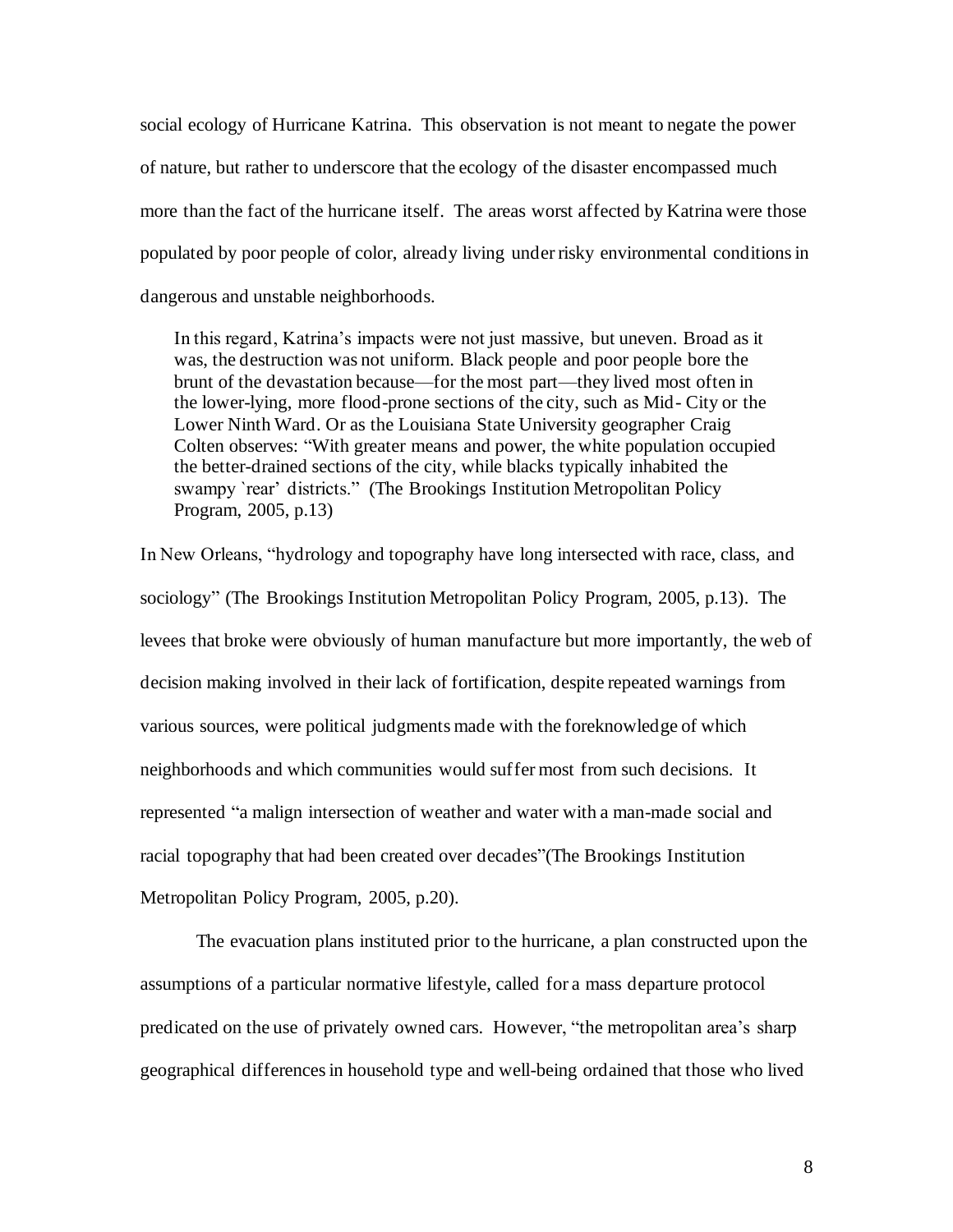in flooded areas were less likely to own their homes and more likely to live in rental apartments, include children living in single-parent households, and lack access to a car" (The Brookings Institution Metropolitan Policy Program, 2005, p.17). Both the decision to channel funds away from the levee projects and to formulate a plan for evacuating the City via private means may have been plans targeting the greatest good for the greatest number. But they were formulated within a calculus of entrenched social and economic hierarchies which assign differential values to different neighborhoods, communities, and populations. As such, they were plans which left behind those who did not fit the designated normative order, the most vulnerable members of society. They include the aged, the infirm, the poor, population subgroups whose literal and socio-economic mobility are compromised even under the best of circumstances.

The difference between the discourse of "natural disasters" and that of social ecology can perhaps be better understood in terms of differential locating of the narrative frame. A natural disaster discourse frames the issues of damage and recovery narrowly and linearly, while the discourse of ecology frames the issues widely and complexly. The former construction begins the narrative with the onset of a precipitating event such as a hurricane, and limits the tally to the damages specifically and directly linked to the hurricane event. The latter, ecological construction locates the beginning of the narrative much earlier, taking into its accounting the prior existing inequalities and vulnerabilities which mediate the risks for adverse effects. It includes in its reckoning a wider and far more complex web of social phenomena that mediate the kind of damages an individual or a community suffers.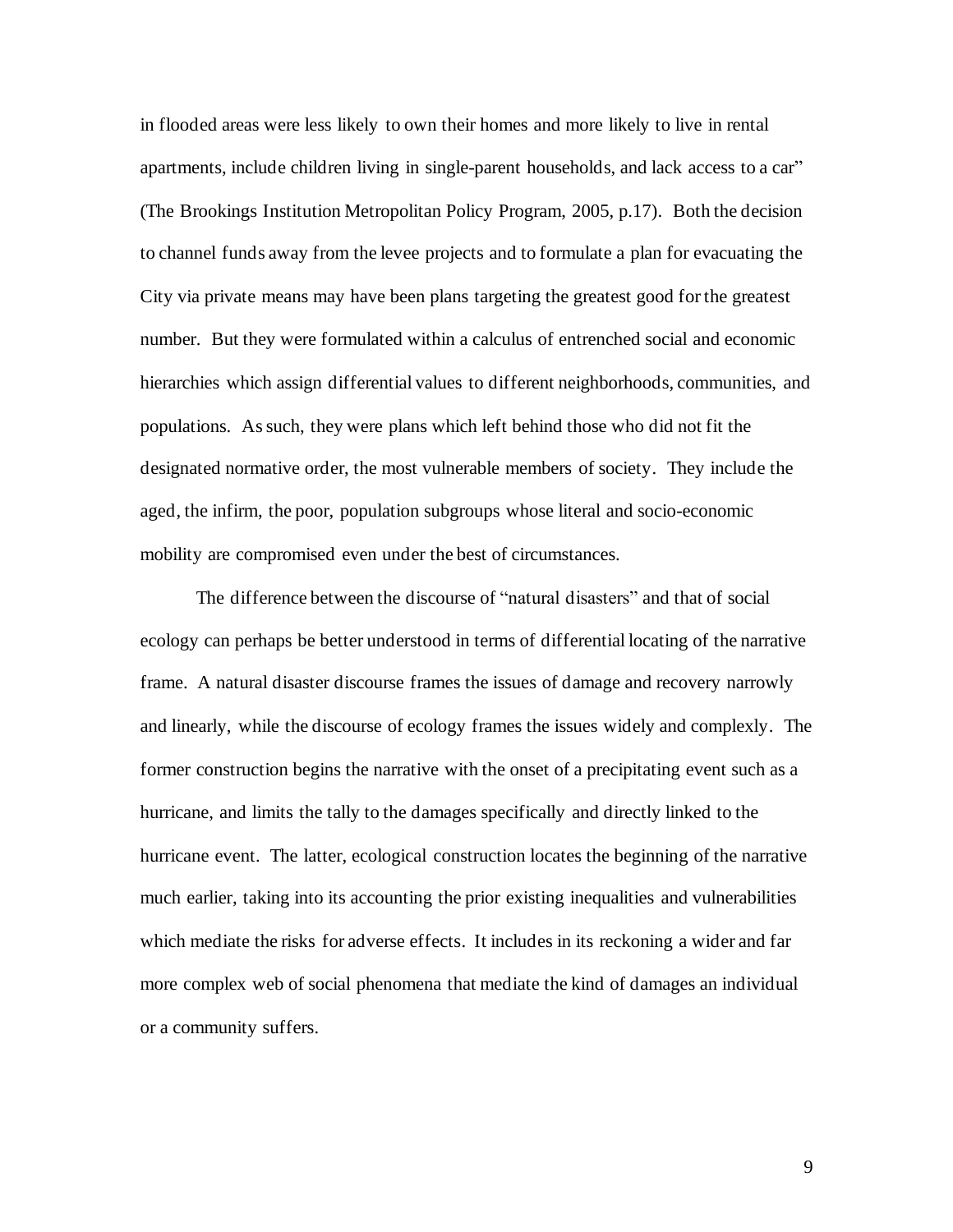Thus, from the perspective of a "natural disaster" discourse, Hurricane Katrina can be framed as a single event, a storm that gathered and caused destruction when it made landfall. From the social ecological perspective, however, the narrative of the disaster would recognize the differential impact of the hurricane; it would encompass the ongoing neglect of the City of New Orleans and its poor and largely black neighborhoods by the federal government. This assessment of damages would take into account the particular geographic location of African Americans in economically devastated, low-rent and low-lying neighborhoods in New Orleans which were disproportionately damaged by the storm. That narrative necessarily includes the historical exploitation and oppression of African Americans in the U.S., a story that reaches back centuries and features the institution of slavery, the Civil War, the "Black Codes," Reconstruction, and the legacies of racism that was structured into the New Deal and other subsequent social welfare programs (Frymer, Strolovitch, & Warren, 2005). In other words, Katrina would be placed within the context of a larger history of discrimination which has resulted in the current political economy of stratification that leaves particular populations with diminished economic, political and social capital to utilize for storm protection and recovery. A narrative framed from the perspective of social ecology would not formulate the problem as the result of a random encounter with a natural disaster.

The social ecology model challenges the validity of the discourse of 'natural' disasters. From our perspective, the pervasive formulation of the series of events surrounding this hurricane as a "natural" phenomenon is a construction that occludes the complex reality of the events and the socio-political context in which they occurred. This view that the devastation wrought in Hurricane Katrina's wake was the results of an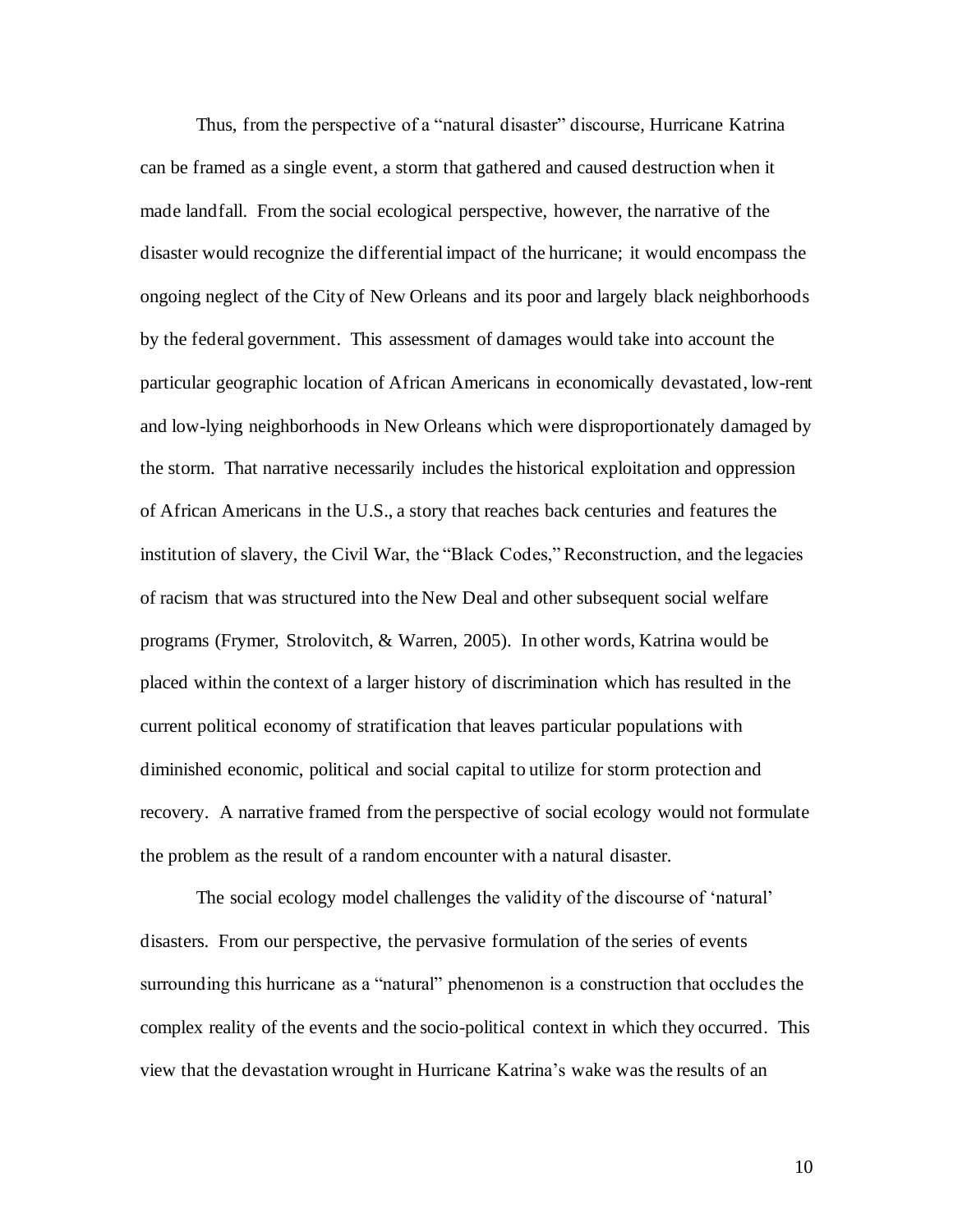inescapable force beyond human control obscures the economic and social factors which mediate —magnify or minimize—the impact of disasters on the communities and people who experience them. This formulation serves to mask the underlying social stratification and oppression that shape the kind of impact disasters have on different places and populations. It serves as a cover for the political exploitation and ineptitude that impede socially just recovery efforts, and supports the perpetuation of discriminatory practices towards the poor

Since Hurricane Katrina, the nation (and world) witnessed the President of the United States addressing a dark and empty New Orleans, flooded in the glare of arc lights fueled by a generator brought in for the purpose of this staged event (as the city had no electricity), vowing that the city would be rebuilt. But what did this mean? It is clear that New Orleans must be rebuilt, and that this task cannot be accomplished without massive governmental support. It is equally clear that New Orleans should not be restored to its former racially divided, poverty-stricken, flood-prone design. "To replicate such a place more or less as it was now that the storm is over would be not just shortsided and wasteful, but wrong.(The Brookings Institution Metropolitan Policy Program, 2005, p.2). Viewed from the social ecology perspective, however, that "what was happening before Katrina owes at least in part to government policies, including federal ones" (The Brookings Institution Metropolitan Policy Program, 2005, p.20). The government's past history in New Orleans, its public housing policies responsible for building and maintaining racially segregated enclaves of poverty, its highway development projects which promoted mass settlements of reclaimed wetlands and flood plains, all begs the question of what kind of city it will rebuild.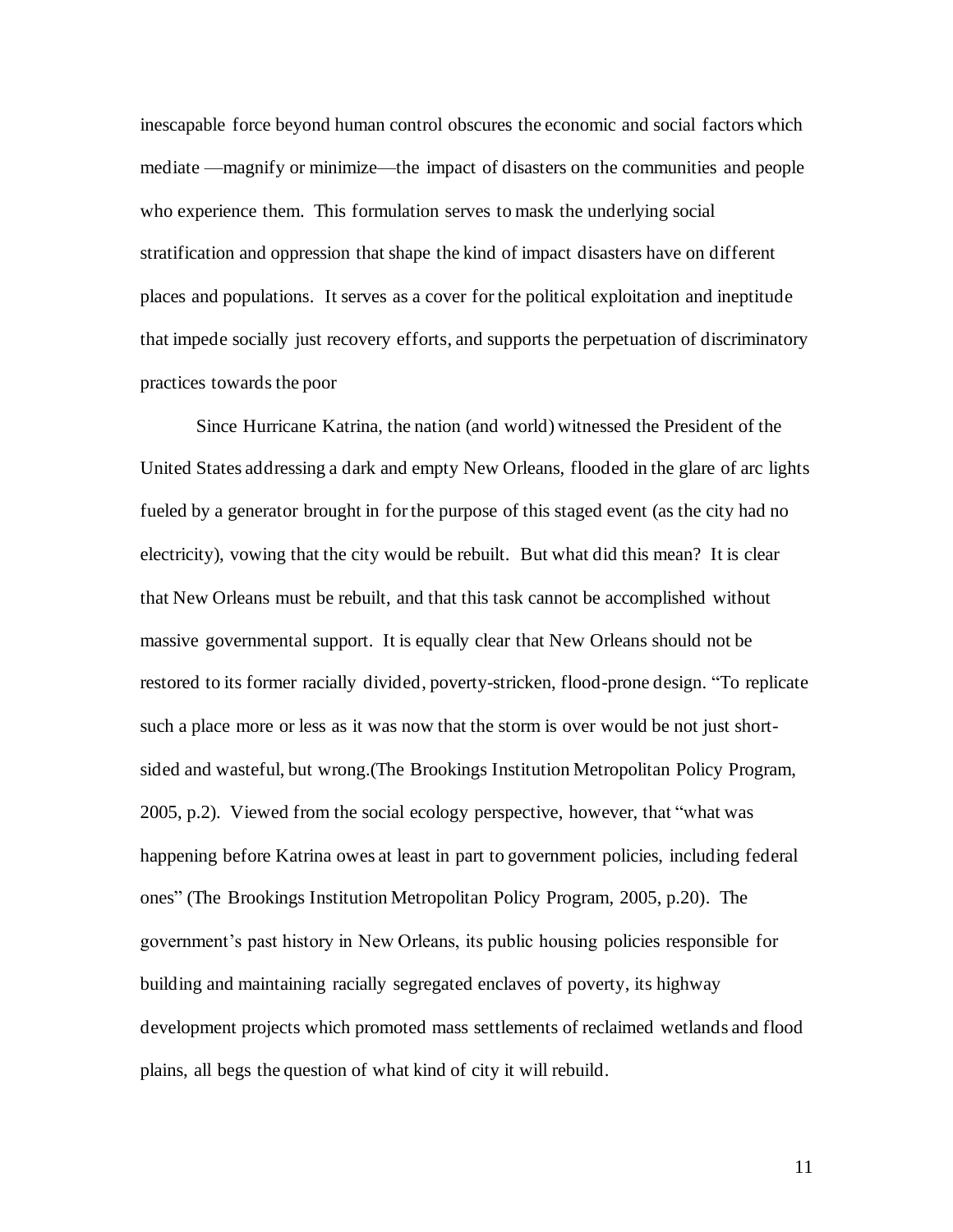What will be rebuilt, and for whom, and how? Already people are losing homes as they default on mortgages. Others are being evicted for non-payment of rent (Davis, 2005). Demoralized and dispirited residents are selling their property at bargain prices, often to speculators who take advantage of their desperation (Davis, 2005). Will the poor be able to return to their pre-disaster neighborhoods? Will people of color find that the segregated quarters where they lived in poverty are now no longer available to them because they are developed for middle and upper middle class white people? Are we in the midst of witnessing massive "ethnic cleansing" in the wake of the hurricane (Davis, 2005)?

Who will rebuild New Orleans and at what cost? There is already much debate about how such rebuilding should be funded and whether other programs for those in need should be slashed to pay the costs (Reidl, 2005). To date, the federal government has not adequately funded reconstruction of the devastated Gulf Coast. In the absence of reliable concrete offers of federal aid, the State of Louisiana is engaged in a similar debate: what programs should be slashed in order to rebuild schools, roads, homes and other infrastructure in distressed areas (Steinhauer, 2005, )? Who will perform the labor and at what wages? Who will and will not return to the city? What contractors will benefit from the rebuilding effort? Will a federal government which has consistently allowed corporations to exploit the exigencies of war and disaster as opportunities for profit, use Hurricane Katrina as an opening for the privatization of cities—rebuilt by Halliburton, under contracts that pay construction workers wages below federal guidelines? Will environmental regulations be relaxed even further? Will reconstruction draw in those who can afford to buy and rent the new townhouses (affluent immigrants),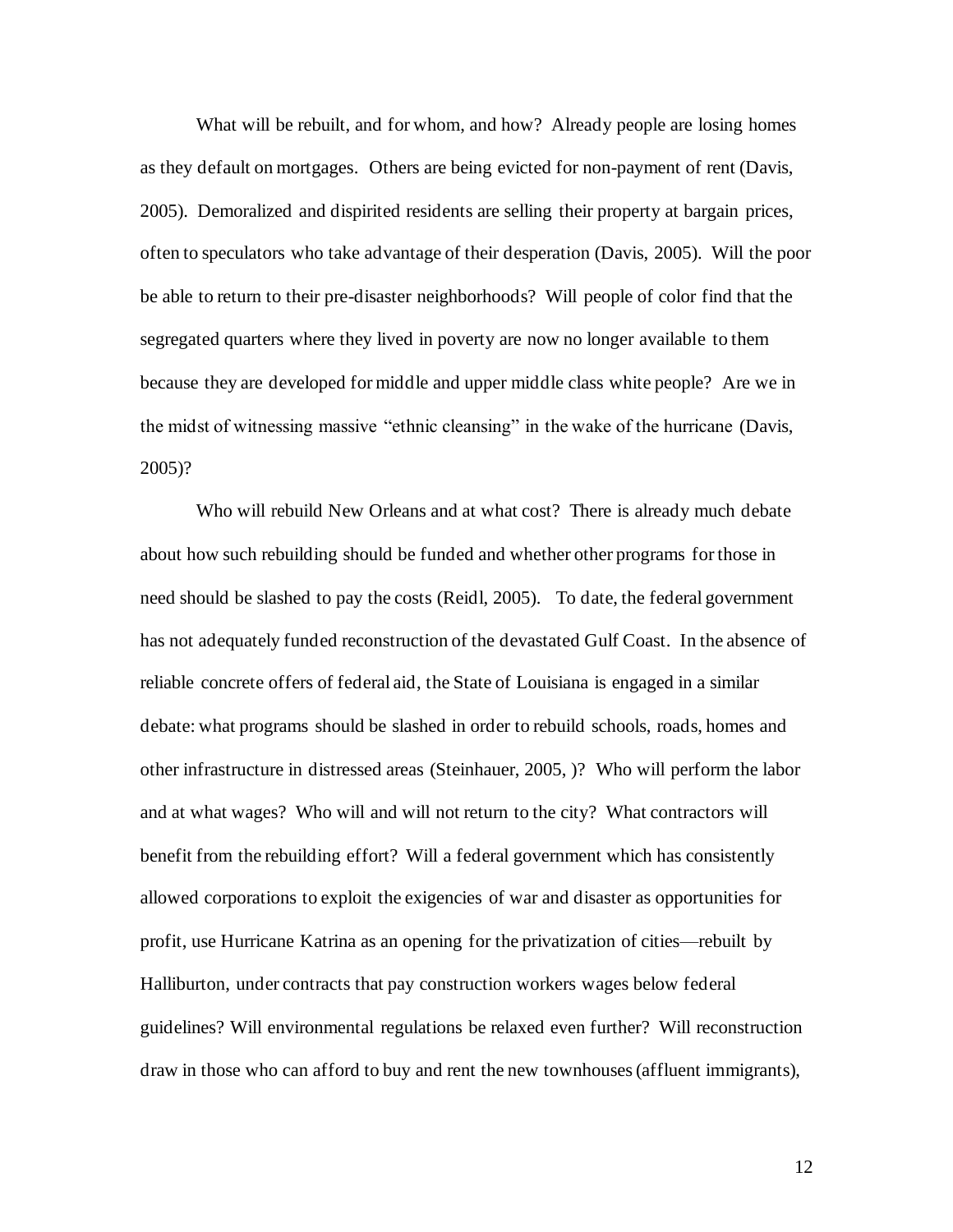while former residents (poor emigrants) are scattered and disappear from public consciousness?

The post-disaster phase of Hurricane Katrina is in its emergent phase. As the focus of the nation's attention to the disaster begins to fade, however, those with political and economic power who wish to exploit the situation can operate without fanfare, away from the glare of television cameras and public scrutiny. To continue to view these series of devastations as a "natural" disaster rather than one of human, that is societal, manufacture, would be to allow such exploitation to happen with impunity. As a society, we would witness without noticing, the massive reshaping of communities with profound losses to many and profits for a select few. We must examine the social ecology of Katrina not only to better understand events now in the past, but to aid in formulating a recovery that acknowledges the multiple social forces that construct and maintain social inequities.

## **Social Ecology of Health and Human Service Responses**

Employing a social ecology construction of Hurricane Katrina rather than as a purely 'natural' disaster has implications for how clinicians and other health and human service workers can effectively respond to those in most need**.** Social workers, counselors, psychologists, nurses, doctors and other health and human service workers traditionally are deployed after disasters in an effort to mitigate the losses and suffering of survivors. Thousands of people are helped by their efforts. Yet, if responders only focus on the immediate needs of people, and attempt to respond to all persons and communities in a neutral fashion, the economic and social inequities and disparities we have described will not only be left undisturbed, but further reinforced. The maxim that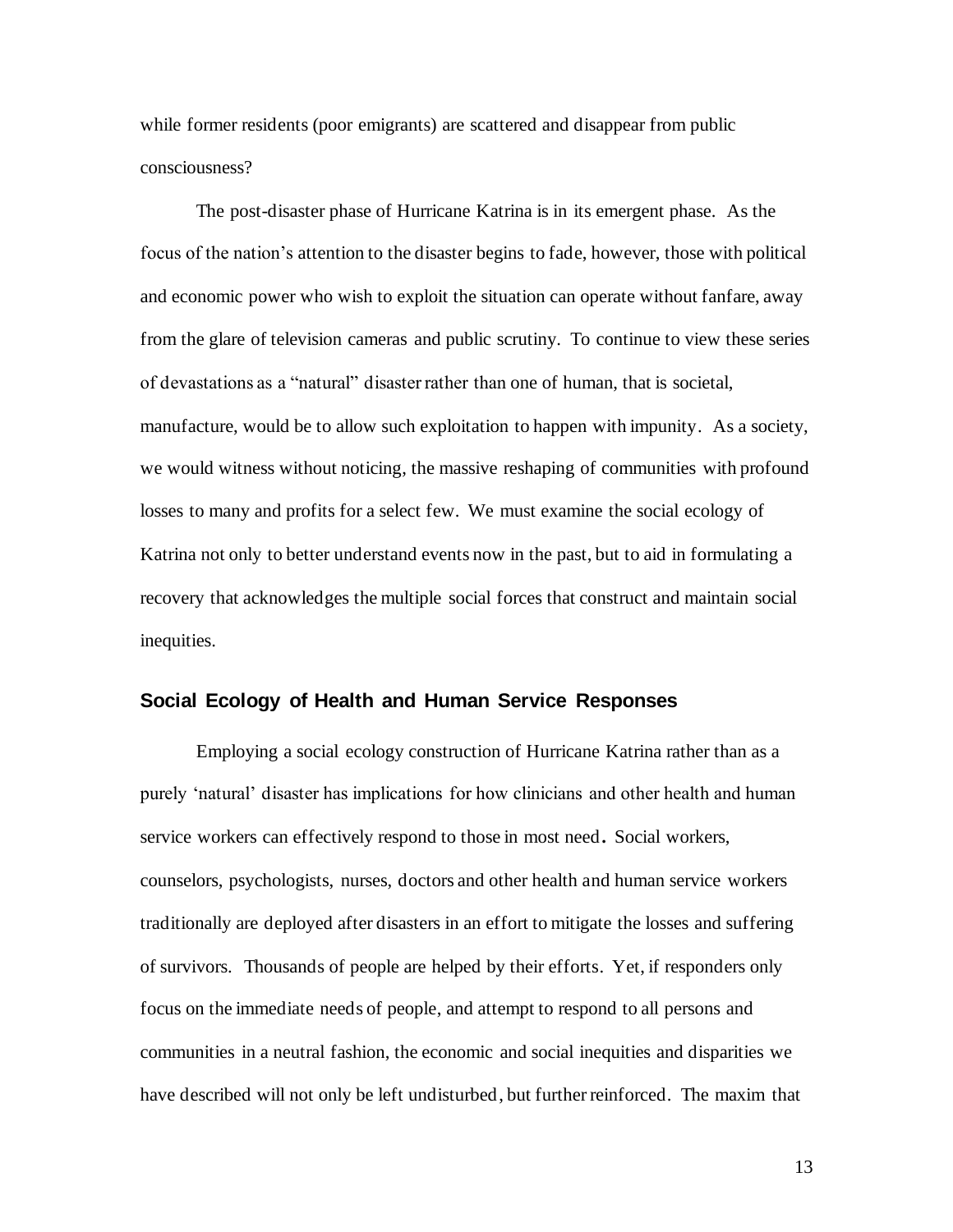the 'personal is the political', while always true is particularly salient when responding to "natural" disasters.

#### Transforming Organizations

Many health and human service workers respond by volunteering with national and local charities, government entities and non-government organizations (NGOs). As we have argued elsewhere (Park & Miller, In-press), such organizations are never neutral. They have their own histories, values and assumptions which shape who responds, which populations are reached or not reached and how people are served. The have their own political economies and social ecologies which reflect the "enduring inequalities" (Tilly, 1998) discussed above.

Thus the first place where health and human service workers should try to advocate for those who are socially and economically vulnerable is within the organizations and agencies which employ or deploy them. Key questions to ask are who receives services, who provides services, and are services culturally responsive? Due to the social ecology of disaster, there is usually greater need in those communities which have the greatest vulnerabilities and the fewest resources. Those communities contain the people who have the highest degree of risk – due to age, health status, income (Zakour & Harrell, 2003) as well as social, cultural and linguistic isolation. If services are proffered in a general, blanketed fashion such people and communities are less likely to hear about, seek and receive services. Targeted outreach is essential to reaching those who are most in need.

Cultural responsiveness is also called for. This includes linguistic competency providing familiar goods and services, to understanding worldviews, values and cultural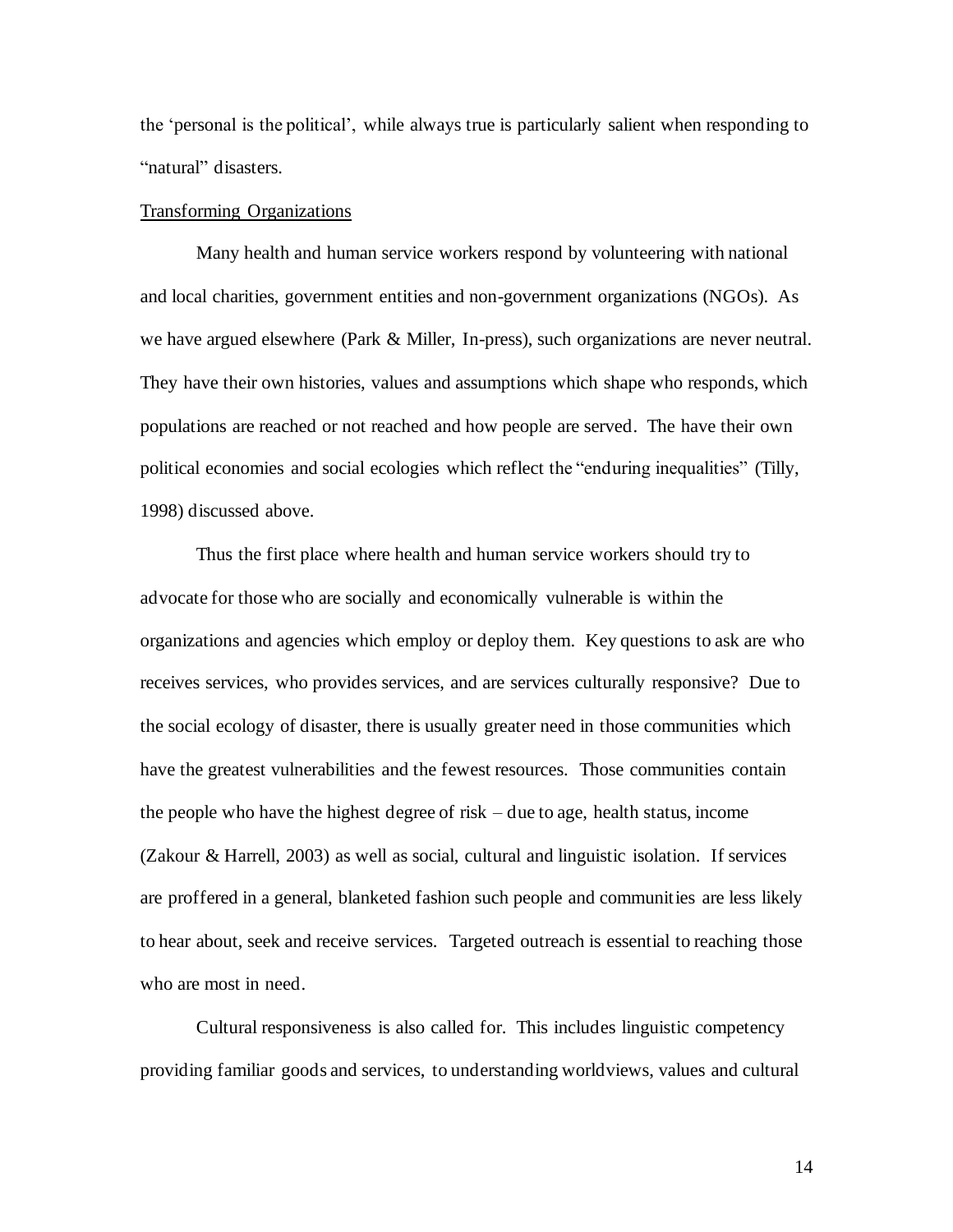styles. Far too often services are provided with a one size fits all orientation, and the one size reflects mainstream, Eurocentric U.S. values and customs. For example, most of the Vietnamese population in Biloxi did not speak English. Many were not comfortable sharing their problems with strangers or talking about feelings in front of their loved ones. They were used to a diet of rice and seafood and yet were receiving supplies of peanut butter and MREs.

Then there is the issue of who is providing services. Many large charities and government organizations are staffed by white, middle class people (Park & Miller, Inpress). Until such entities have workers and volunteers who actually look, speak and understand the world from the many vantage points of those affected by 'natural' disasters, it will be difficult to adequately serve non-white, non-middle class communities. Class, race, and ethnic bias are endemic in major relief organizations and this will continue to be the case until there are massive shifts in staff diversity.

But the task for social workers and other health and human service personnel who respond to disasters goes well beyond training the workforce. It will be necessary for disaster relief and response organizations to transform themselves into systems that are multi-racial and multi-cultural; that are not bastions of white, Eurocentric privilege. This means completely overhauling of every aspect of these organizations: mission statements, personnel practices, staffing and promotion policies (Donner & Miller, 2005). It will also require re-examining the paradigms, theories and concepts used to guide disaster relief. For example, the American Red Cross was founded in the 19<sup>th</sup> century to attend to wounded soldiers, a mission that called for neutrality and impartiality (Park & Miller, inpress). That perspective is inadequate for organizations that respond to domestic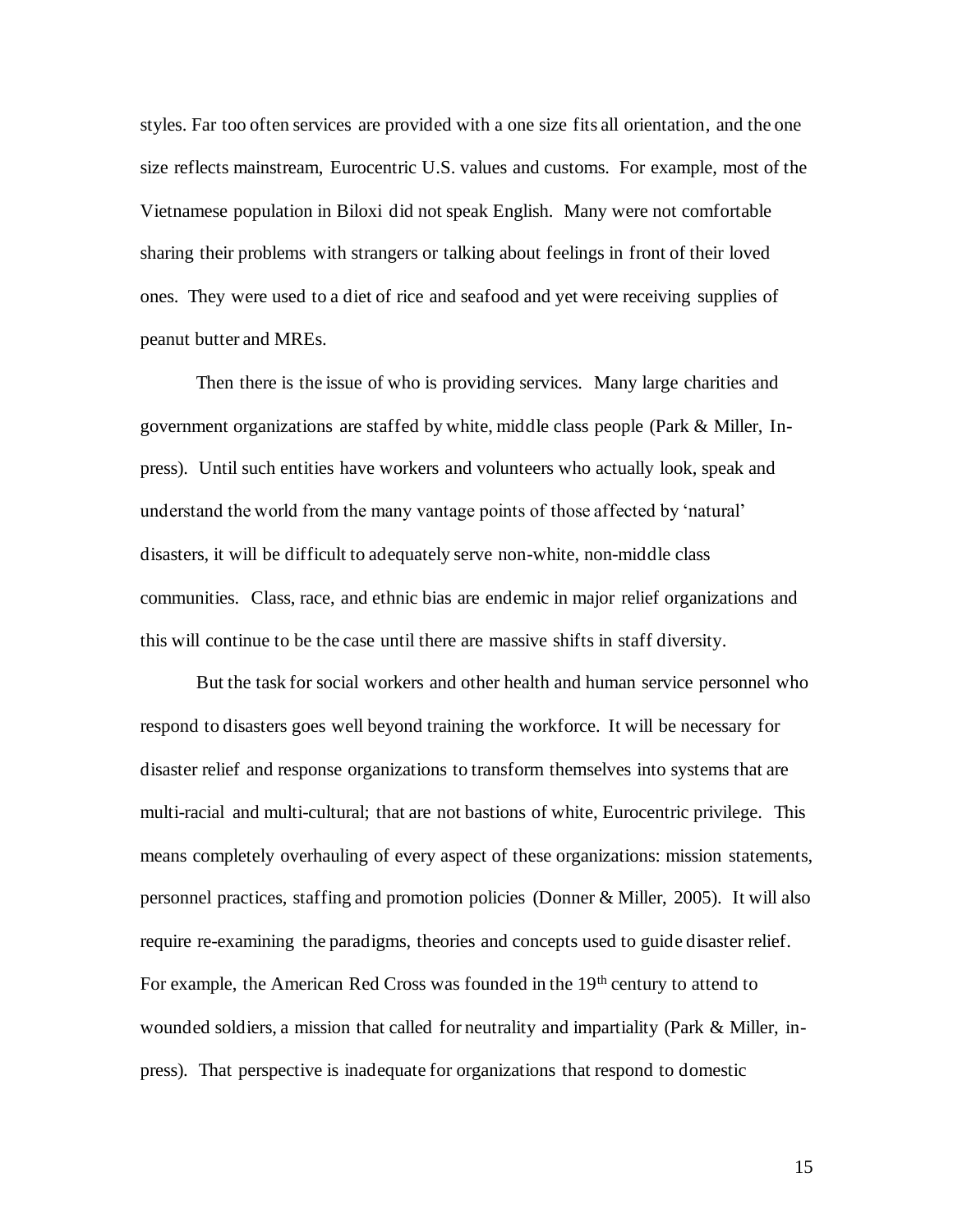"natural" disasters where great inequality and social divisions existed before the disaster and continue after it. An "impartial" perspective inevitably reinforces and contributes to these very social disparities. What is called for is an approach which grasps the social ecology of disasters and actively engages in outreach and culturally responsive services to communities that have the greatest need.

#### Pre-disaster Planning

Health and human service workers are usually deployed after a disaster strikes and are involved with disaster mitigation, recovery and rebuilding. As we have argued, the pre-disaster political economy and social ecology greatly influences who is most vulnerable and at greatest risk. Pre-disaster planning involves assessing which people and groups live in already vulnerable areas. Pre-disaster planning is often conducted by government bureaucracies, leaving out the voices and ideas of local citizens. By initiating grass roots organizing, clinicians can help people work toward anticipating their needs, and mobilizing their resources and assets at times of adversity. Another way for clinical social workers, counselors and therapists to contribute to the mental health of potential disaster survivors is to work with major charities and government organizations to plan prevention and mitigation strategies *before* disaster strikes. Such planning would also include developing, training and supporting local, indigenous people as resources for their own high risk communities.

# Post-disaster Macro-Planning

As clinical social workers ranging from Bertha Reynolds to Jerome Sachs have consistently argued, the personal is political and the private troubles of counseling have their analogs in public policies and practices. Most clinicians are deployed after a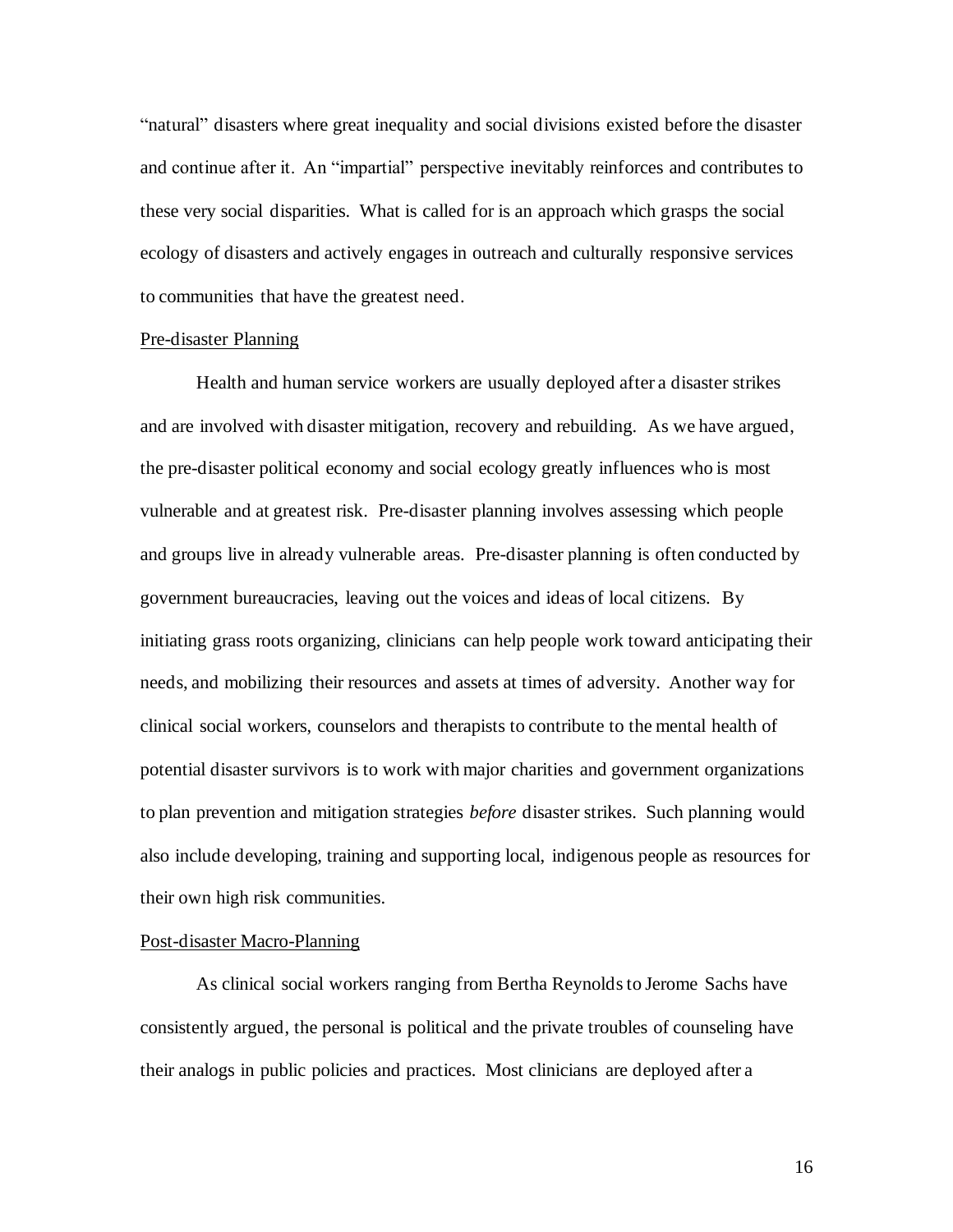disaster to offer direct crisis services to individuals, families and groups. Few are engaged in large scale planning, mobilization or decision making. To some extent, this pattern is reinforced by the impulse to do what clinicians have been trained to do: counsel and respond to survivors, using their interpersonal skills. As important as this is, it is equally vital to work at the level of systems planning and community intervention to craft and implement response and service strategies that are mindful of social ecology and that actively seek to achieve greater equity and social justice. In concrete terms this can mean serving as American Red Cross supervisors or managers, or supporting local planning councils which have meaningful participation from those who are politically underrepresented. Pre and post disaster planning require that clinicians actively work in the political realm and strive to influence organizations, systems and communities.

### Expanding Disaster Discourses

Since the discourses surrounding 'natural' disasters reinforce biases and inadvertently promote inadequate and socially unjust relief efforts, it is essential for clinicians to energetically engage in public discourses. Clinicians are allowed unique access to the inner lives and social realities of storm victims, and have not only the capacity but the obligation to make the links between their disaster related problems, entrenched social oppressions, and inadequate social policies.

It is astonishing that one of the major discourses after Hurricane Katrina was the rediscovery of poverty and racism in the U.S. (Alter, 2005). The high rates of poverty and ingrained patterns of racism and segregation in New Orleans and the surrounding areas have been well known to health and human service workers for many decades. How is it possible that we were unable to share this knowledge with other U.S. residents?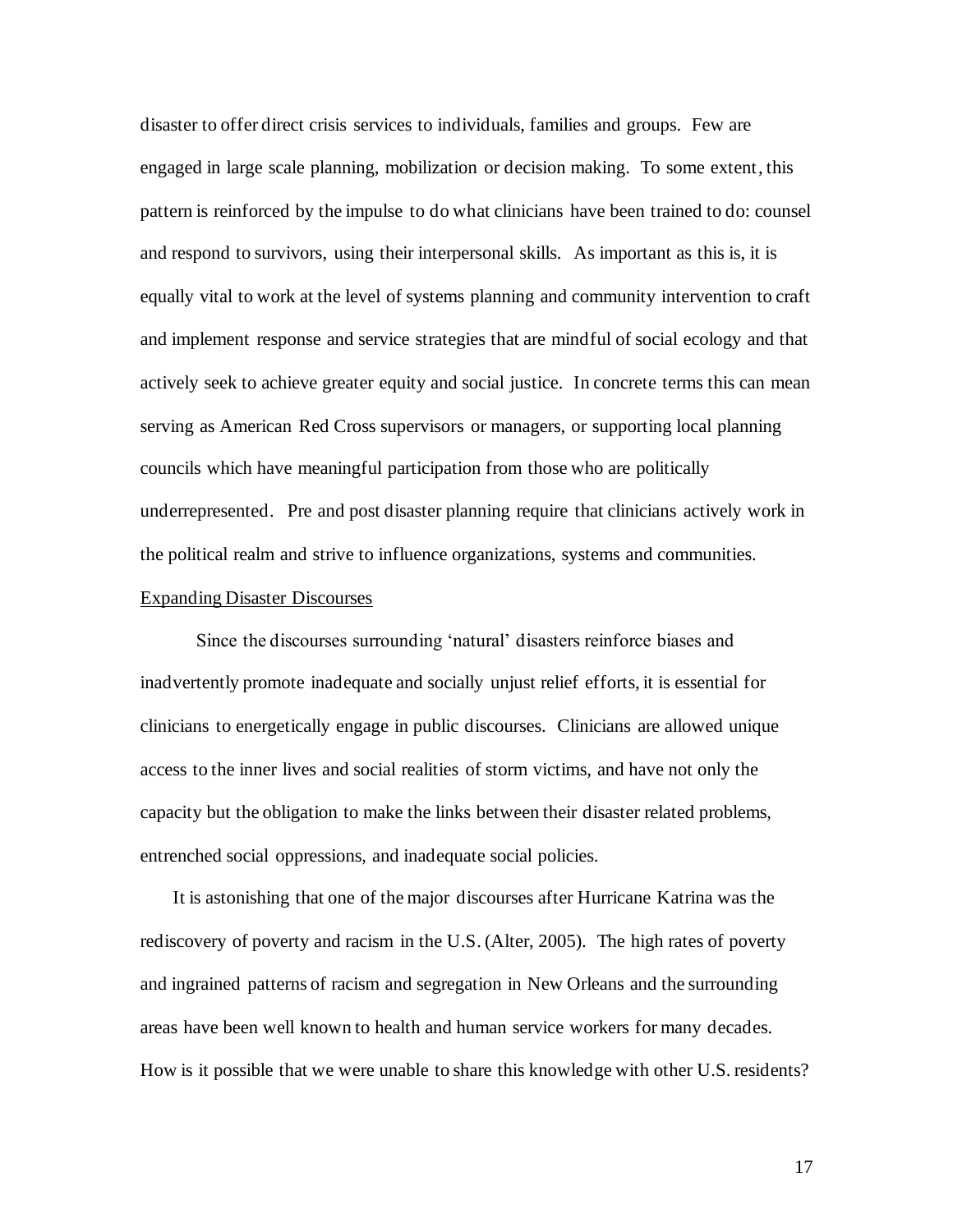This points to the necessity of engaging in public discourses about social ecology before disasters strike, and of taking advantage of the seams in hegemonic, subjugating discourses that are opened up by large scale calamities. If every clinician engaged in post-disaster response wrote a narrative which was shared with others – either in a professional presentation, letter to the newspaper, op-ed piece, poem, or other form of public expression – there would be many voices contesting the pre-disaster consensus of normalcy. It is also important to keep those narratives in the forefront of public consciousness. The newly found awareness of inequality is already fading from the public eye and will eventually disappear until the next 'natural' disaster lays bare the foundations of social inequality. Ultimately, we hope there will be ongoing discussions about the social ecology of disasters at many levels: in organizations, within communities, across regions, in state and federal legislatures, and in a variety of media sources.

# **Conclusion**

We have argued that much about 'natural' disasters is un-natural. And while we cannot completely control floods and hurricanes, we do certainly influence the factors which increase risk and vulnerability. We have contested the discourse of "natural"' disasters and have argued that formulating effective pre-disaster plans and post-disaster relief programs require the acknowledgement of the social ecology which shape predisaster vulnerability, disaster losses, and the potential for post-disaster recovery. We urge clinical social workers and the many other health and human service workers who responded to Hurricane Katrina to continue their work even after their clinical duties are over. We encourage clinicians to take participate in pre-disaster planning and in the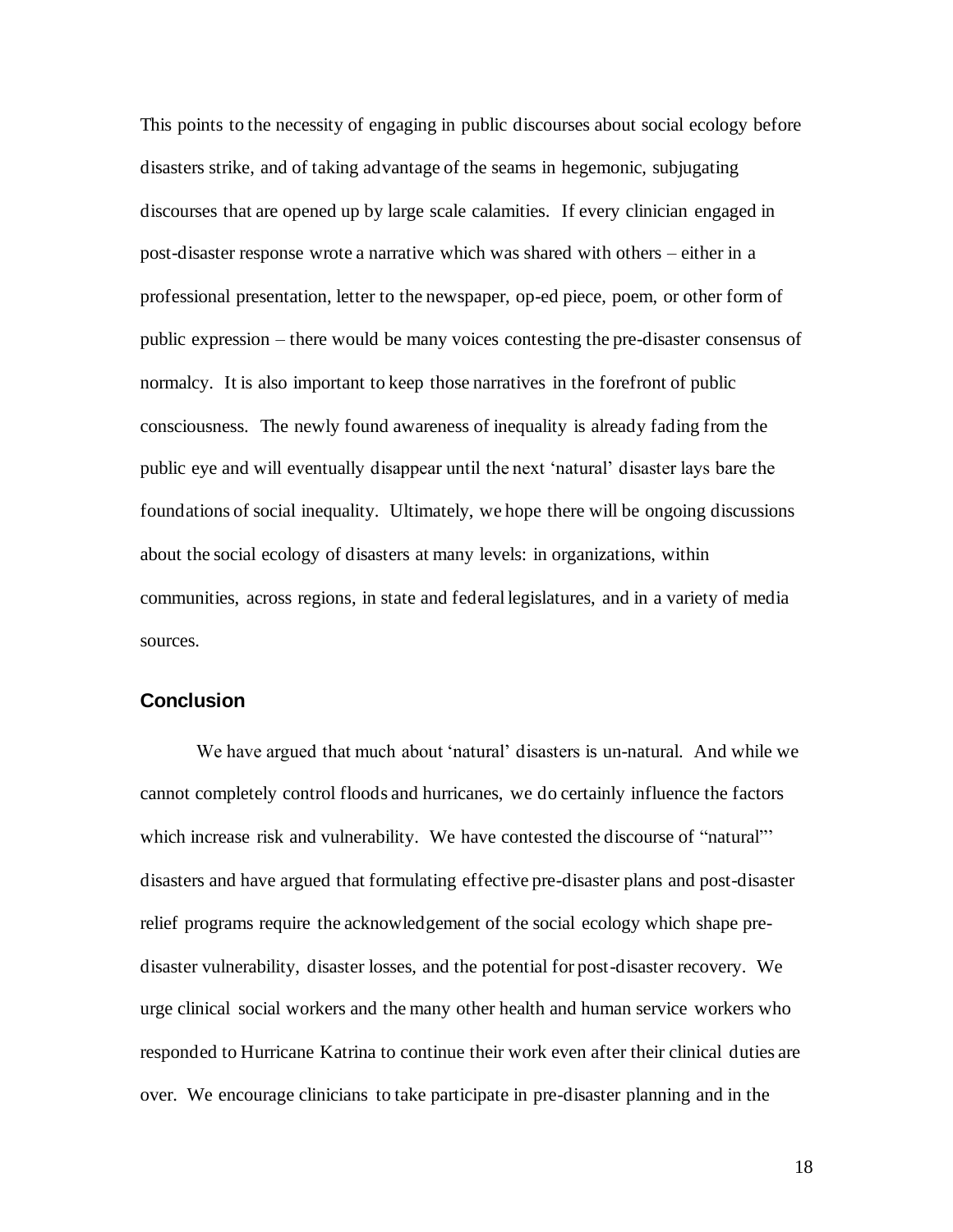implementation of socially just post-disaster services. Equally important is the sharing the stories of their work and of their client's struggles. In making the links between those struggles and the larger social and political forces of inequality explicit, clinicians can actively influence the shape of public discourses. As Lani Guinier (1998, p.311) has stated, "the challenge ahead is to lift more voices," because "if we succeed, it will be because Americans of all walks of life join together, moved by a new vision of social justice that they themselves have made."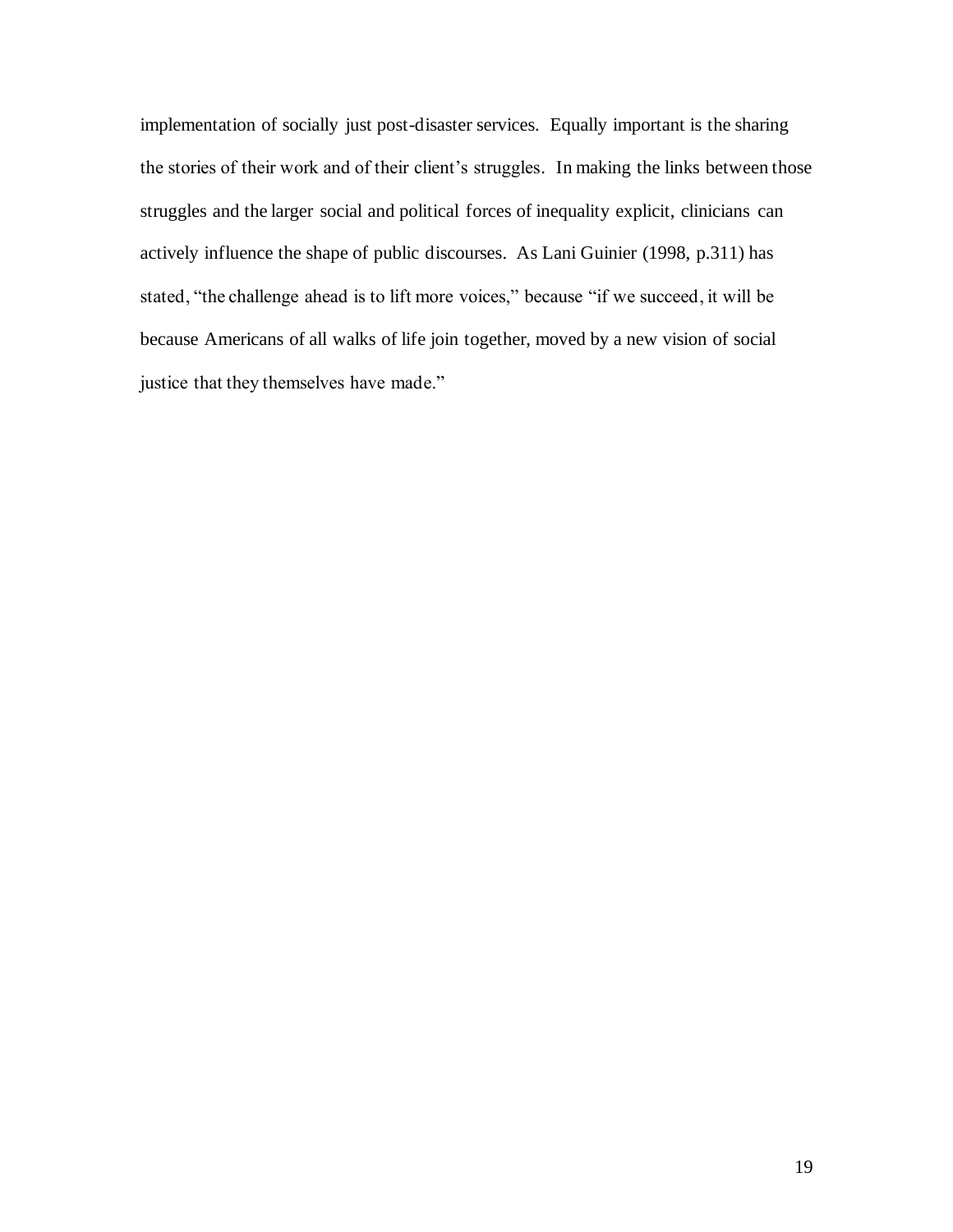### **References**

Alter, J. (2005, September 19)). The other America. *Newsweek, CLXVI,* 42-48.

- Brown, M. K., Carnoy, M., Currie, E., Duster, T., Oppenheimer, D. B., Shultz, M. M., et al. (2003). *White-washing race: The myth of a color-blind society*. Berkeley, CA: University of California Press.
- Centers for Disease Control and Prevention & U.S. Environmental Protection Agency. (September 17, 2005). *Environmental Health Needs & Habitability Assessment*: Centers for Disease Control and Prevention & U.S. Environmental Protection Agency.
- CNN. (2005). New Orleans evacuations under way. Retrieved November 10, 2005, from <http://www.cnn.com/2005/WEATHER/08/31/katrina.impact/>
- Cose, E. (2005, September 19). A New Orleans that people can call home. *Newsweek, CXLVI*(12), 49.
- Cutter, S. L. (2005). The geography of social vulnerability: Race, class and catastrophe. . from http:// understandingkatrina.ssrc.org/cutter/pf/
- Davis, M. (2005). Gentrifying diversity [Electronic Version]. *Mother Jones Online*. Retrieved October 28, 2005 from http;//www.alternet.org/module/printversion/27391.
- Donner, S., & Miller, J. (2005). The road to becoming an anti-racism organization. In A. Lightburn & P. Sessions (Eds.), *Community based clinical practice* (pp. 122-134). New York: Oxford University Press.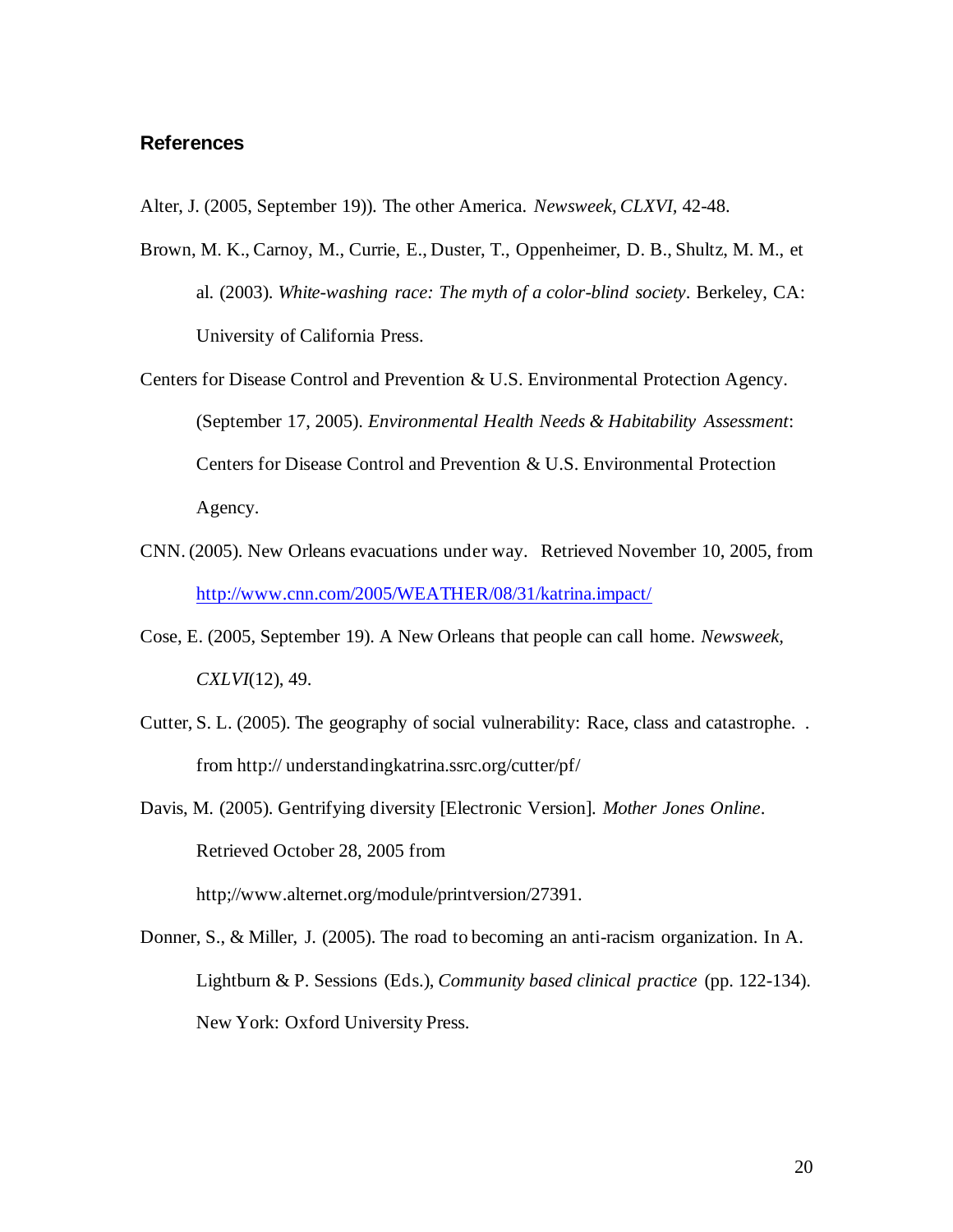- Evans, P. B., & Stephens, J. D. (1988). Development and the world economy. In N. J. Smelser (Ed.), *Handbook of Sociology* (pp. 739-773). Thousand Oaks, CA: Sage Publishing.
- Faber, D. R., & Krieg, E. J. (2001). *Unequal exposure to ecological hazards: environmental injustices in the Commonwealth of Massachusetts*. Boston: : The Philanthropy and Environmental Justice Research Project, Northeastern University.
- Foster, M. (2005). Misconduct reports dog New Orleans police. Retrieved Oct 19, 2005, from http://hosted.ap.org/dynamic/stories/N/NEW\_ORLEANS\_POLICE?SITE=MIDT

N&SECTION=HOME&TEMPLATE=DEFAULT

Frymer, P., Strolovitch, D. Z., & Warren, D. T. (2005). Katrina's political roots and divisions: Race, class, and federalism in American politics. Retrieved October 28, 2005 2005, from

http://understandingkatrina.ssrc.org/FrymerStrolovitchWarren/pf/

- Guinier, L. (1998). *Lift every voice: turning a civil rights setback into a new vision of social justice*. New York: Simon and Schuster.
- Kaniasty, K., & Norris, F. (1999). The experience of disaster: Individuals and communities sharing trauma. In R. G. B. Lubin (Ed.), *Response to disaster: Psychosocial, community and ecological approaches* (pp. 25-61). New York: Brunner/Mazel.
- MSNBC. (2005). New Orleans murder rate on the rise again. from http://www.msnbc.msn.com/id/8999837/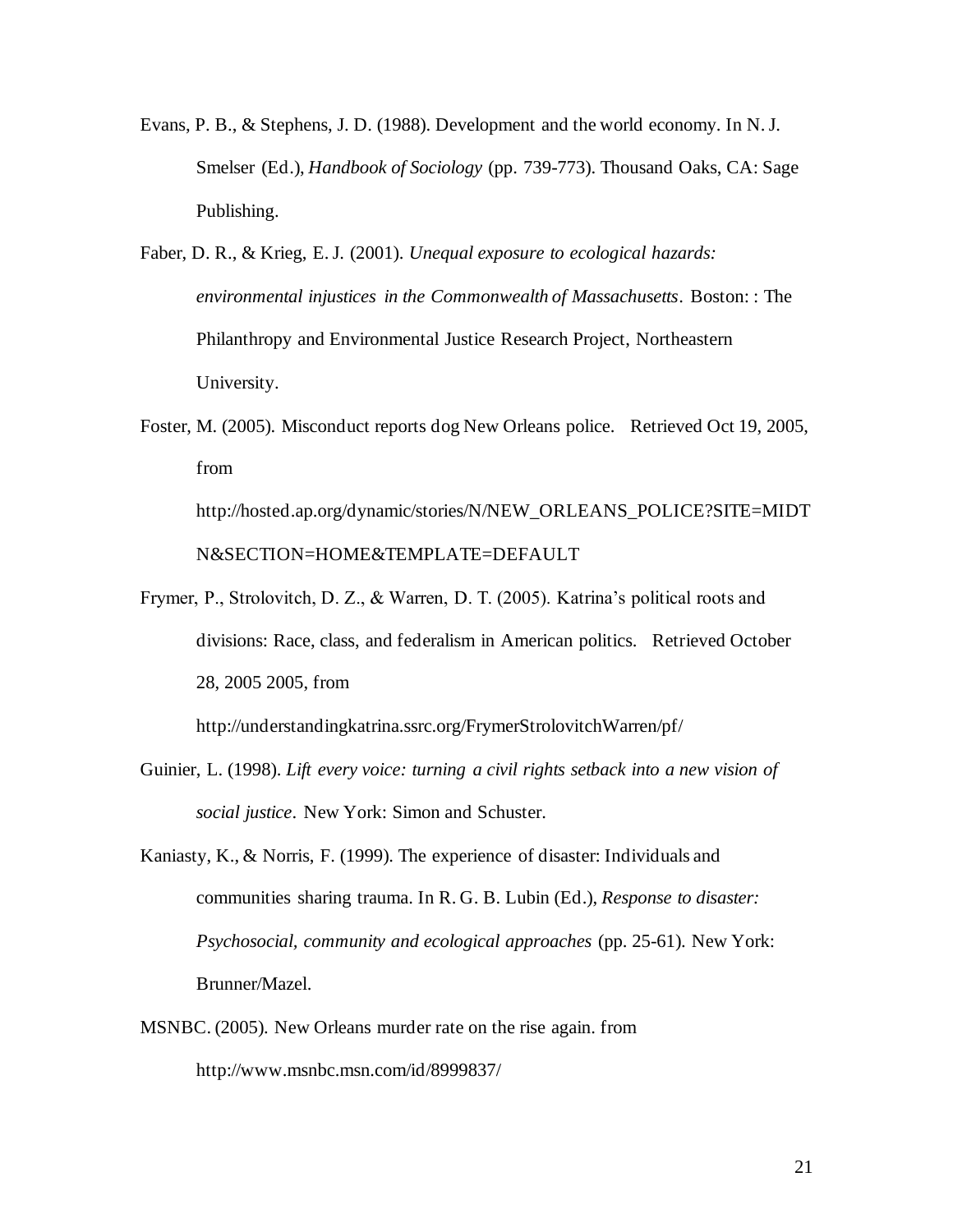NAS. (2002). Unequal treatment: confronting racial and ethnic disparities in health care.

- Park, Y., & Miller, J. (In-press). Inequitable distributions: a critical analysis of the Red Cross response to Hurricane Katrina. *Analyses of Social Issues and Public Policy.*
- Quintero-Somaini, A., & Quirindongo, M. . (2004). *Hidden danger: Environmental health threats in the Latino Community*. New York: Natural Resources Defense Council. .
- Reidl, B. (2005). Hurricane costs send budge projections deeper into the red. Retrieved November 8 2005, from http://www.heritage.org/Research/Budget/wm844.cfm
- Rosenfeld, L. B., Caye, J., Ayalon, O., & Lahod, M. (2005). *When their worlds fall apart: Helping families and children manage the effects of disasters*. Washington, DC: NASW Press.
- Shapiro, T. M. (2004). *The hidden cost of being African American: how wealth perpetuates inequality*. New York: Oxford University Press.
- Steinhauer, J. (2005, November 8). New Orleans is still grappling with the basics of rebuilding*. The New York Times*, p. A1.
- Stokols, D. (2000). Social ecology and the behavioral medicine: implications for training, practice, and policy. *Behavioral Medicine, 26*(3), 129-138.
- The Brookings Institution Metropolitan Policy Program. (2005). *New Orleans after the sorm: lessons from the past, a plan for the future*. Washington, DC: The Brookings Institution.
- The National Academy of Sciences. (2002). Unequal treatment: confronting racial and ethnic disparities in health care. from

http://www.nap.edu/openbook/030908265x/html/.html.